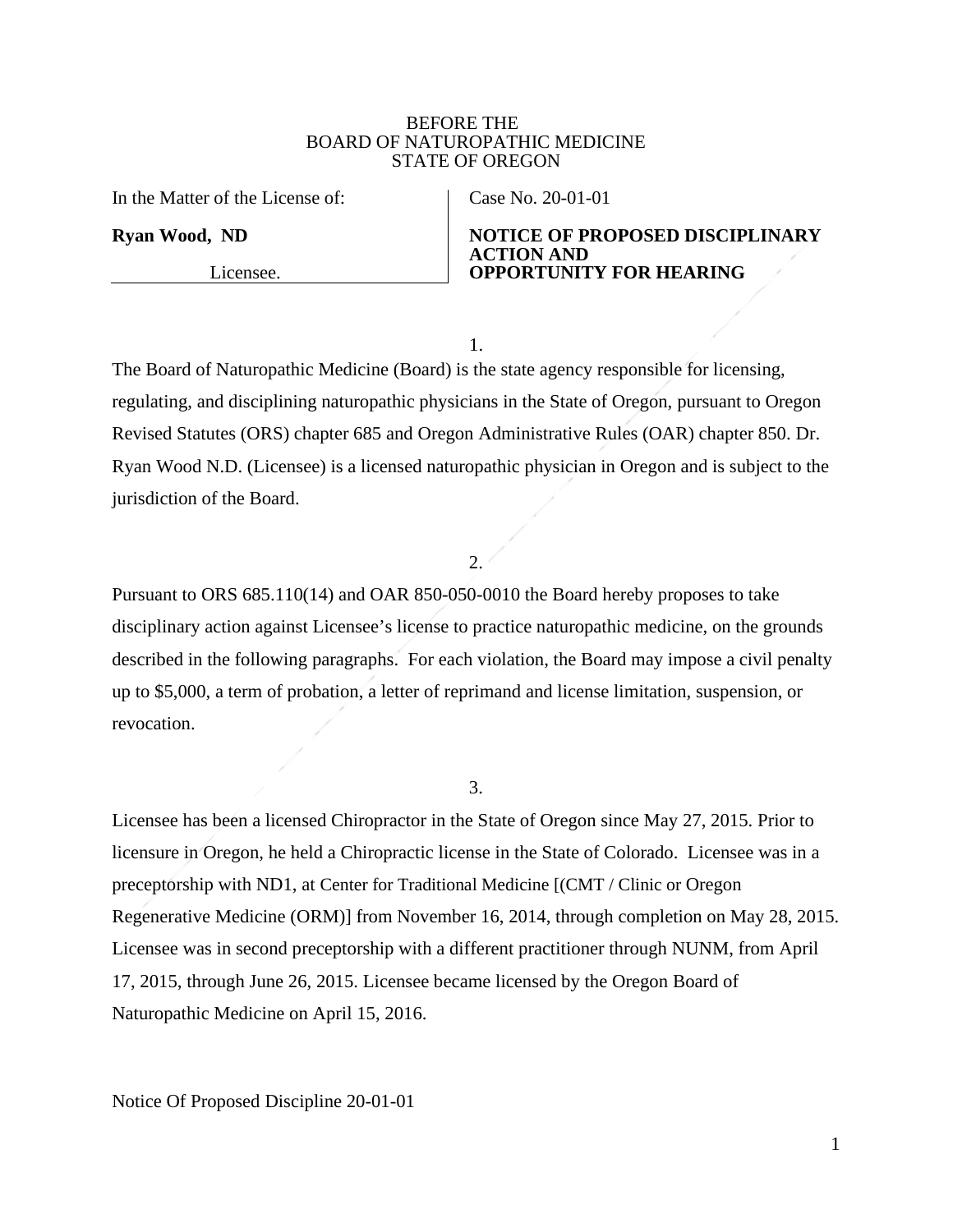4.

Patient was an employee at Center for Traditional Medicine (CMT or Clinic) in 2015. Patient asked ND1 for an adjustment on June 11, 2015. ND1 treated Patient on June 11, 2015. ND1 wrote in Patient's medical chart they "attempted manipulation without movement or relief."

5.

Licensee arrived at the clinic approximately / on or between 12pm-1pm on June 11. Licensee was no longer in a preceptorship at CMT and had not received permission from ND1 to come to CMT and observe that day. Licensee treated Patient in a treatment room in the clinic. ND1 did not speak with Licensee prior to the treatment or direct him to treat the Patient.

6.

On October 17, 2018, in response to former Board Investigator's questions during an investigation into the events that occurred on June 11, 2015, Licensee submitted the following statement to the Board: (in relevant part)

During an observational shift at Oregon Regenerative Medicine (ORM), ORM owner ND1 asked me to treat [Patient]. I was a Naturopathic Student that was involved with ORM as part of my training. I was also a licensed Chiropractic physician in the State of Oregon with 9 years of clinical experience at the time of the incident.

ND1 told me he had treated Patient before I had arrived and that she had been worsening as the day progressed. ND1 instructed me to treat her. I did as I was asked. Immediately following treatment, I remained with Patient long enough to ensure she was able to get up and move on her own accord. I then returned to my duties. I did follow up with Patient later that day and she told me she was continuing to worsen. ND1 and I discussed the fact that Patient was continuing to worsen. I remained at the clinic shadowing ND1 as he performed his normal work. At the end of the day, I observed ND1 as he treated Patient, giving her prolotherapy injections to her lumbar spine and then prescribing an at home traction device with PARQ and directions.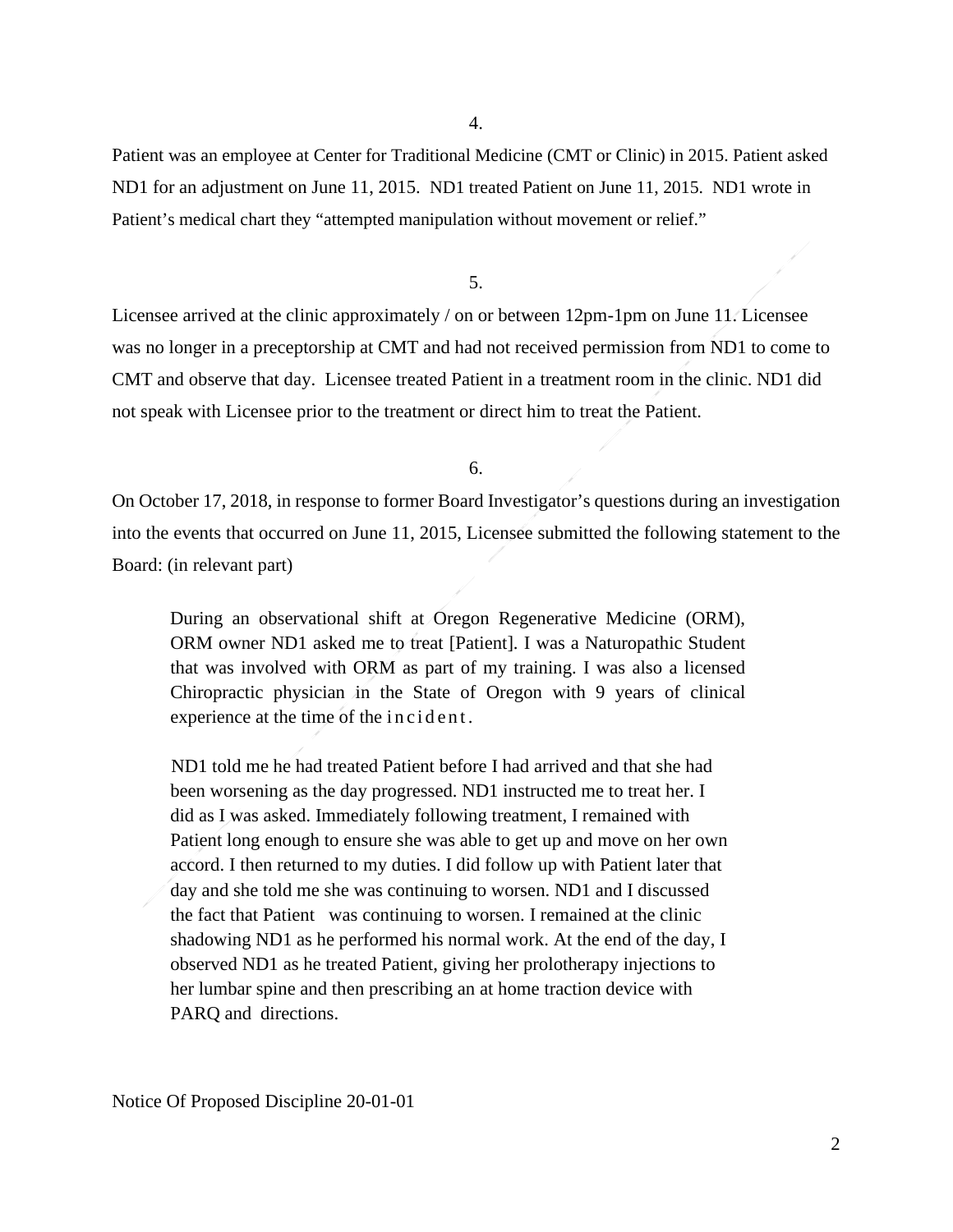I was and had always been in a hands-off, observational role with ND1's patients at ORM. The manipulation was performed at ND1's recommendation.Due to my limited role at ORM, I did not have access to any chart notes for Patient, if any existed, and, to my detriment, I did not leave a detailed account regarding my interaction with Patient. I am unaware to what extent ND1 left anaccount.

I do not recall the exact date my preceptorship ended with ND1. However, I believe my required preceptorship hours had been fulfilled prior to the time of this incident. In other words, I believe I was observing ND1 and that my preceptorship in the clinic had already ended. I was there observing and preparing to take over in a full-time physician role after I graduated and had obtained board certification.

# 7.

A Board Investigator interviewed Licensee on November 14, 2018. Licensee said Patient contacted him earlier in the week saying her back was bothering her. Licensee said he had a scheduled observation shift with ND1 [on June 11, 2015] and ND1 asked him to treat Patient, stating: "ND1…mentioned that Patient 's low back was bothering her, and he wanted me to check her out."

### 8.

On December 17, 2021, Board Investigator interviewed Licensee. Licensee said he spoke with ND1 before treating Patient. Licensee said [on June 11, 2015] he had a regular schedule at the clinic to observe ND1.

#### 9.

Licensee was not truthful when stating to the Board on October 17, 2018, November 14, 2018, and December 17, 2021 he was at CMT on June 11, 2015, for a scheduled observation shift, that he spoke with ND1 prior to treating Patient, and treated Patient at ND1s instruction. This failure to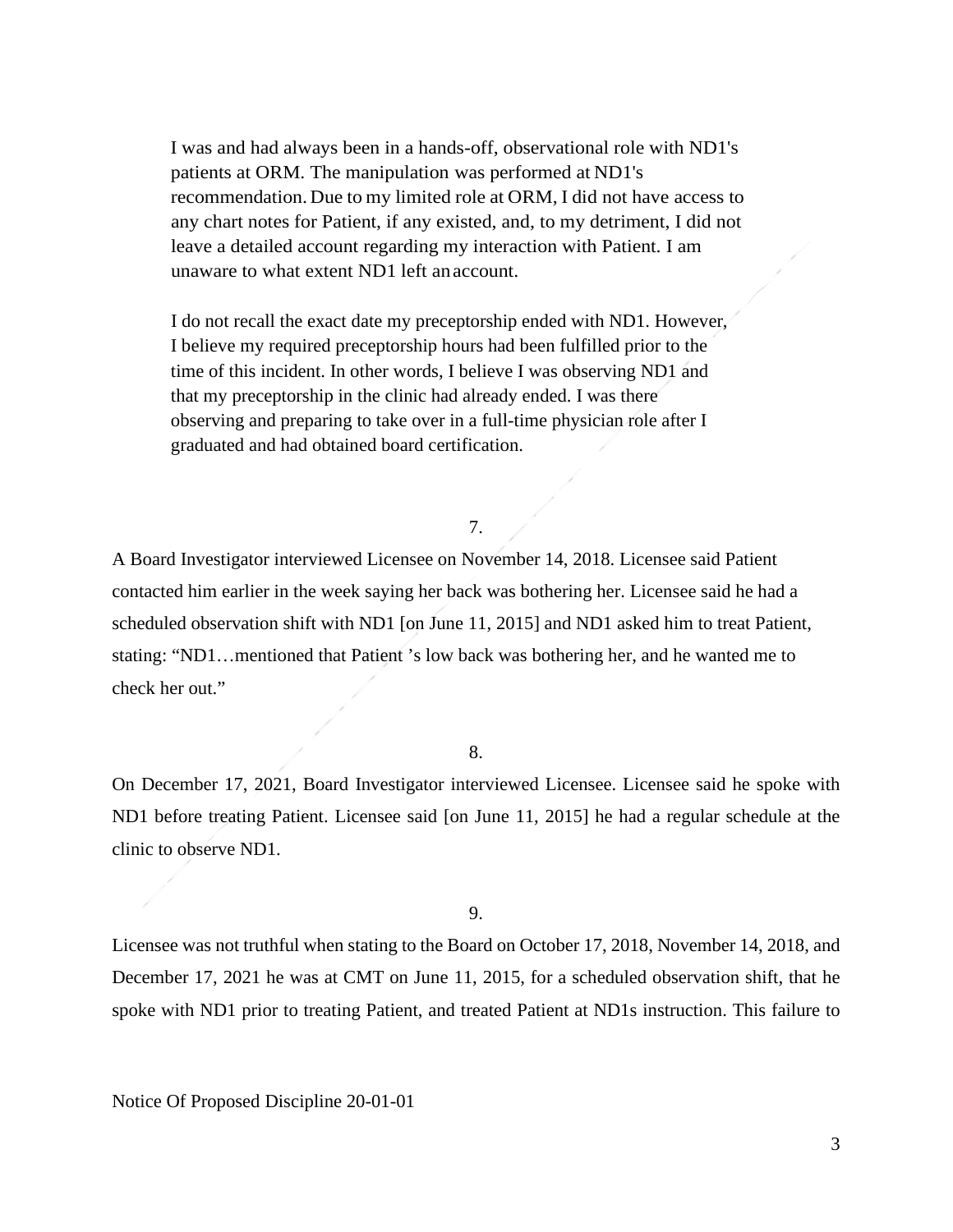be truthful with the Board on those three dates in violation of 850-050-0010(a)(C) and OAR 850- 050-0190(3)- Failure to act in accordance with the American Association of Naturopathic Physicians Code of Ethics as adopted by the Board (AANP Code of Ethics (1) Honesty).

10.

For the violations described above; the Board proposes the following discipline:

A. Probation – 24 Months.

B. Civil Penalty - \$5,000

C. Six (6) Hours Continuing Education on ethical behavior and principles, in addition to annual continuing education renewal requirements per 850-040-0210, to be completed within the first 12 months or probation.

#### 11.

# **NOTICE OF OPPORTUNITY FOR HEARING**

Licensee is entitled to a hearing as provided by the Administrative Procedures Act (ORS Chapter 183). If you want a hearing, you must file a written request for hearing with the Board within 21 days from the date this notice was mailed. You must submit request for hearing to either via email [Naturopathic.Medicine@obnm.Oregon.gov](mailto:Naturopathic.Medicine@obnm.Oregon.gov) or U.S. Mail to Oregon Board of Naturopathic Medicine, 800 NE Oregon Street, Suite 407, Portland, OR 97232. The request for hearing must be received by the Board within 21 days from the date of mailing of this notice and must be accompanied by a written answer to the charges contained in this Notice. If a request for hearing is not received within 21 days, the right to hearing is waived.

#### 12.

If you request a hearing, you will be notified of the time and place of the hearing. Before the hearing, you will receive information on the procedures, right of representation, and other rights of parties related to the conduct of the hearing. An administrative law judge from the Office of Administrative Hearings will preside at any hearing. ORS 183.635.